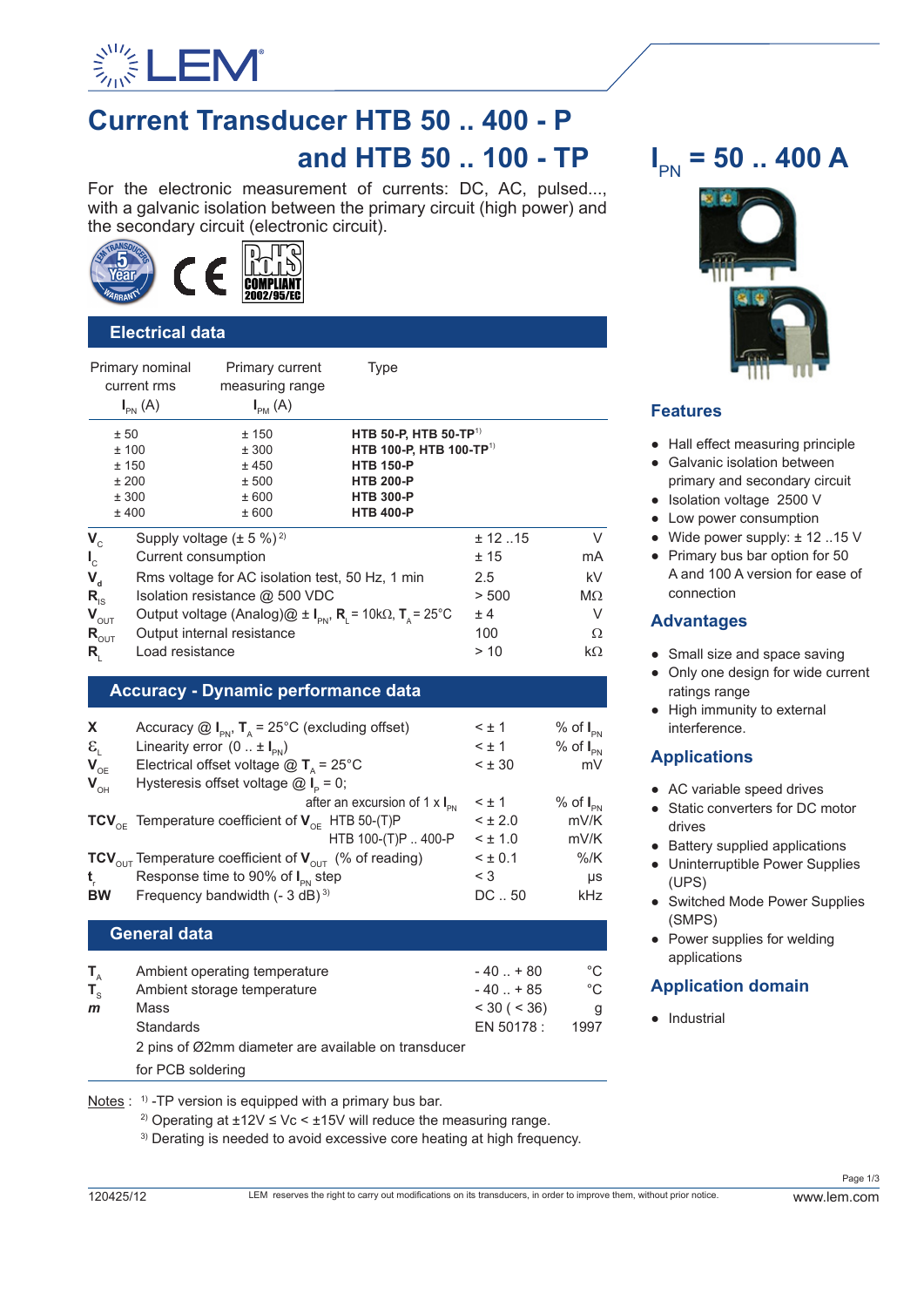

# **Current Transducer HTB 50 .. 400-P and HTB 50 .. 100-TP**

| <b>Isolation characteristics</b>                |                                                                                                                                           |                      |               |  |
|-------------------------------------------------|-------------------------------------------------------------------------------------------------------------------------------------------|----------------------|---------------|--|
| $V_{d}$<br>$\mathbf{V}_{\rm e}$<br>$\mathsf{V}$ | Rms voltage for AC isolation test, 50 Hz, 1 min<br>Partial discharge extinction voltage rms @ 10pC<br>Impulse withstand voltage 1.2/50 µs | 2.5<br>> 500<br>4    | kV<br>V<br>kV |  |
| dCp<br>dCl<br>CTI                               | Creepage distance<br>Clearance distance<br>Comparative tracking index (Group IIIa)                                                        | >4.5<br>> 4.5<br>275 | mm<br>mm      |  |

#### **Application examples**

**According to EN 50178 and CEI 61010-1 standards** and following conditions :

- Over voltage category III

- Pollution degree 2
- Heterogeneous field

|                      | <b>EN 50178</b> | <b>IEC 61010-1</b> |
|----------------------|-----------------|--------------------|
| Single isolation     | 300 V           | 300 V              |
| Reinforced isolation | 150V            | 150 V              |

# **Safety**



This transducer must be used in electric/electronic equipment with respect to applicable standards and safety requirements in accordance with the manufacturer's operating instructions.



Caution, risk of electrical shock

When operating the transducer, certain parts of the module can carry hazardous voltage (eg. primary busbar, power supply).

Ignoring this warning can lead to injury and/or cause serious damage.

This transducer is a built-in device, whose conducting parts must be inaccessible after installation.

A protective housing or additional shield could be used. Main supply must be able to be disconnected.

Page 2/3